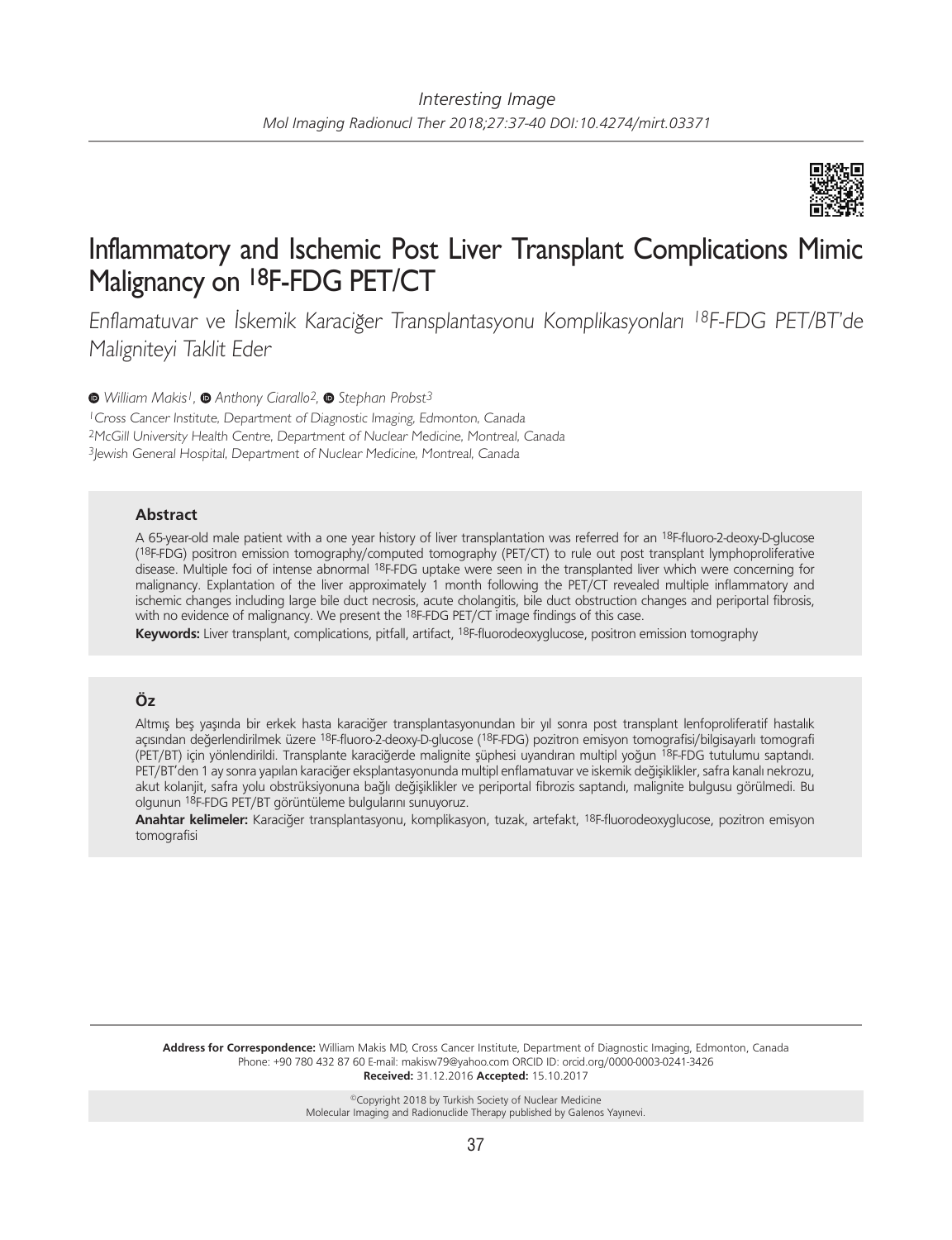

Figure 1. A 65-year-old male had a liver transplant one year prior, for hepatitis B cirrhosis and hepatocellular carcinoma (HCC) with a 3.5 cm lesion in the left lobe and a 4 cm lesion in the right. For several months prior to positron emission tomography/computed tomography (PET/CT), the patient had persistently elevated liver function tests but multiple transjugular biopsies showed no evidence of transplant rejection. Seven endoscopic retrograde cholangiopancreatographies (ERCPs) were performed as the patient developed recurring stenoses and strictures of intrahepatic bile ducts, with failed attempts of cannulation, balloon dilation and stent replacements. The patient tested positive for Epstein-Barr virus and underwent PET/CT to rule out post transplant lymphoproliferative disease (PTLD). Maximum intensity projection images showed multiple foci of intense 18F-FDG uptake in the liver in segments 5, 6, 7 and 8, with maximum standardized uptake value of 9.0, concerning for malignancy.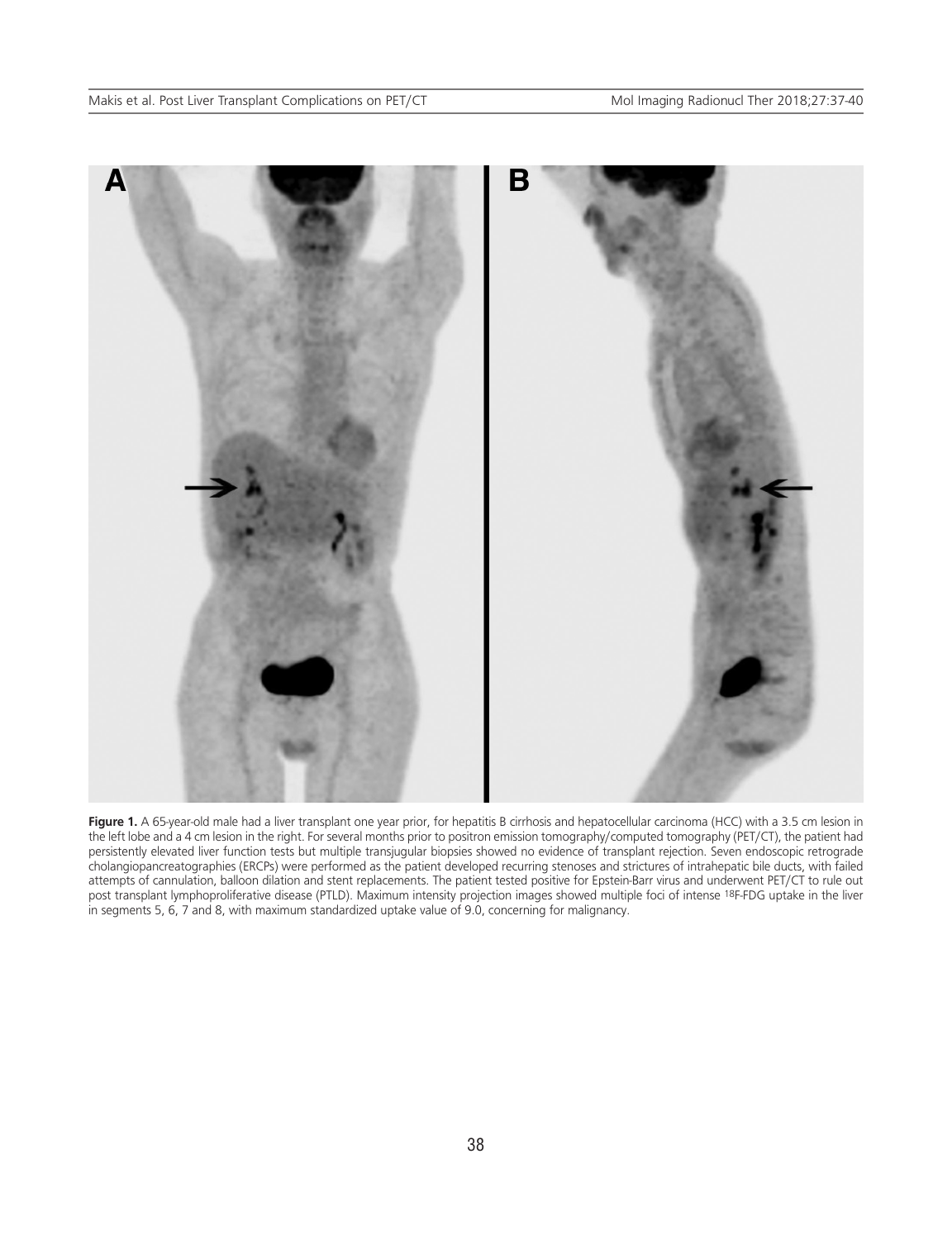

Figure 2. Transaxial and coronal views of the PET/CT fusion images showed multiple foci of intense <sup>18</sup>F-FDG uptake in the liver, although no obvious mass lesions were seen on the CT. An ERCP done 1 month after PET/CT showed multiple strictures involving the common hepatic duct and its intrahepatic segments associated with stones, debris and a failed right hepatic biliary stent. The liver was explanted and histopathological evaluation showed a cirrhotic liver weighing 1260 g measuring 20x14.5x7.2 cm. The surface of the liver revealed homogeneous macronodular appearance with absence of infarctions. Ducts of the right and left lobe appeared dilated, and sectioning showed large bile duct necrosis, acute cholangitis, bile duct obstruction changes and periportal fibrosis (stage 2/4). There was no evidence of malignancy within the explanted liver. Liver transplantation is a standard treatment for patients with end stage liver disease. Biliary complications of liver transplantation remain a significant problem with bile leak and stricture rates of ~20%, majority of them being related to biliary anastomosis (1,2). Re-transplantation is required following the development of ischemic type biliary strictures or ischemic cholangiopathy which is defined as intra or extra-hepatic biliary stricture in the presence of a patent hepatic artery (3). The only <sup>18</sup>F-FDG positive liver transplant complications reported in the literature are PTLD and recurrent HCC (4,5). <sup>18</sup>F-FDG PET/CT is widely used to assess for extrahepatic metastases prior to liver transplantation (6). PET/CT has also been found to be useful as a predictive parameter for evaluation of early HCC recurrence after liver transplantation (7). In light of the increasing use of PET/CT in liver transplant patients, it is important to be aware of lesions that mimick malignancy. In our case, foci of increased <sup>18</sup>F-FDG uptake in the transplanted liver were concerning for malignancy but were found to be benign inflammatory and ischemic changes including large bile duct necrosis, acute cholangitis, bile duct obstruction changes and periportal fibrosis. In non-transplanted liver, several non-malignant processes have been described to take up 18F-FDG including: intrahepatic cholestasis (8), acute cholangitis (9,10), sclerosing cholangitis (11), liver abscess (12,13), hepatic pseudotumor (14), and hepatic sarcoidosis (15).